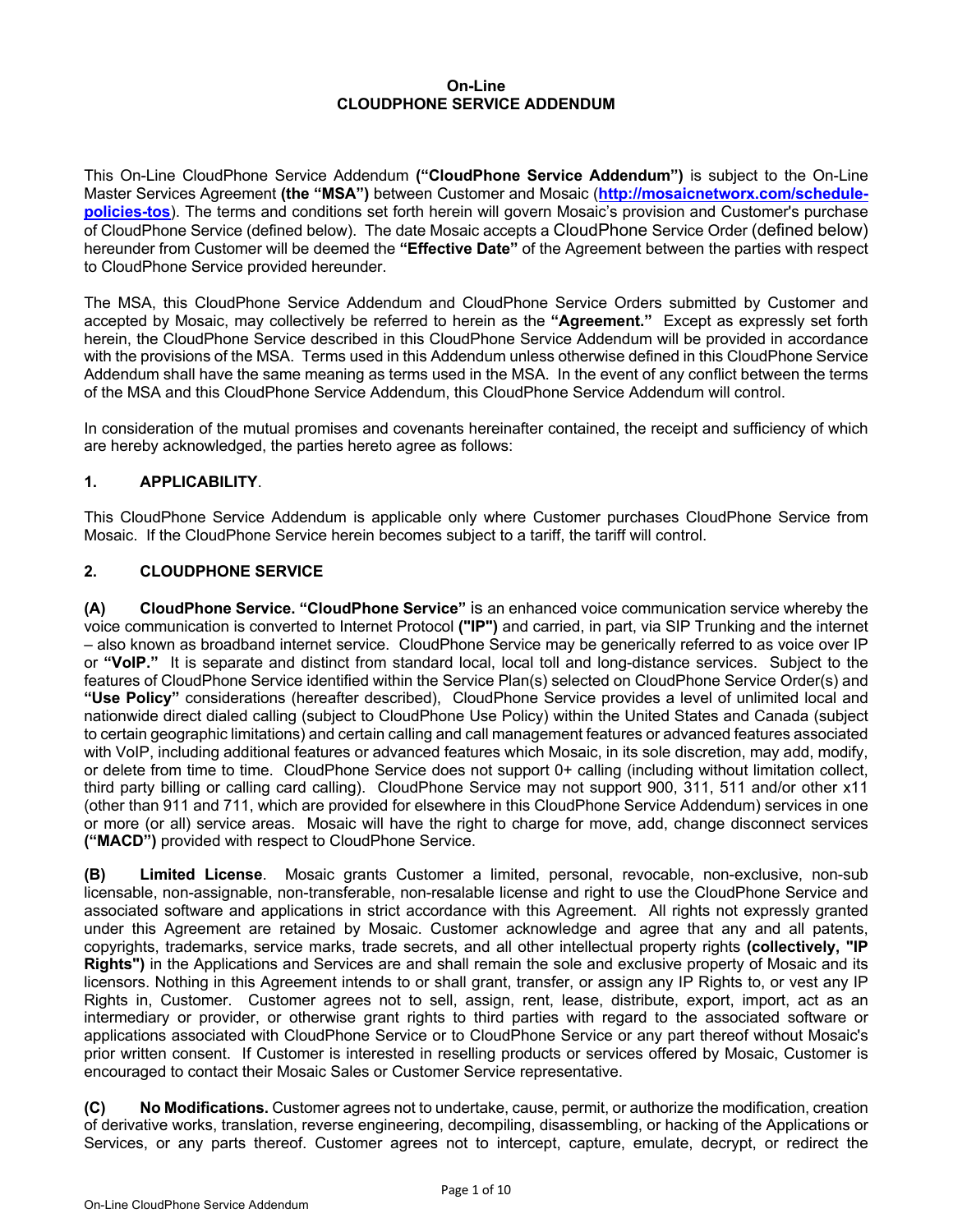communications protocols used by Mosaic for any purpose, including without limitation causing CloudPhone Service to connect to any computer server or other device not authorized by Mosaic or in a manner not authorized by Mosaic.

**(D) New Versions of CloudPhone Service.** Mosaic, in its sole discretion, reserves the right to add, remove, or modify features or functions, or to provide fixes, updates and upgrades, to the CloudPhone Service. Customer acknowledge and agree that Mosaic has no obligation to make available to Customer any subsequent versions of CloudPhone Service.

# **3. CLOUDPHONE SERVICE ORDER**

**(A) CloudPhone Service Order**. Customer requests for CloudPhone Service must be in a form designated by Mosaic as set forth in a Mosaic approved written order form or through the Mosaic designated Electronic Order Processing aka the Mosaic OSS Portal, and in either case contain the information and specifications necessary for Mosaic to provision the relevant CloudPhone Service Plan (features), equipment, if any, and billing the associated monthly recurring and non-recurring charges (MRR/NRR) **("CloudPhone Service Order")**. Mosaic's obligation to provide CloudPhone Service is subject to its acceptance of the CloudPhone Service Order either in writing or via the Mosaic OSS Portal. With each CloudPhone Service Order Customer will provide Mosaic true, accurate, current, and complete personal name and/or business name, administrator / technical / billing contact names and information, billing (email) address, shipping address, the addresses where the CloudPhone Services will primarily be used, the 911 (E911) Registered Location(s) (as defined below) for each applicable device, email address, contact phone number, credit card information, and other data which may be necessary to administer Customer's account **("Account") (collectively, "Service Order Data").** Customer represents and warrants that the information Customer provides is accurate, current, and complete, and Customer will promptly update any of the information if it changes. If Customer provides Service Order Data that is, or that Mosaic suspects to be, false, inaccurate, not current, incomplete, fraudulent, or otherwise unlawful, Mosaic has the right, in its sole discretion, to suspend or terminate CloudPhone Service and refuse any and all current or future use of all Mosaic services by Customer, Customer business(es), affiliates and all users of Customer's Account. At all times, Customer shall maintain and promptly update Service Order Data.

**(B) Customer Account**. Upon acceptance of a CloudPhone Service Order by Mosaic, Mosaic will provide Customer with, as applicable, a password(s), user ID(s), PIN(s), telephone number(s), and other **"Account"** information. Customer will be required to provide a security question and answer that will be used to verify ownership or affiliation with the Account. Customer is solely responsible for maintaining the confidentiality of all passwords, PINs, and security questions and answers associated with the Account, and, at all times, Customer will be solely responsible for all transactions and activities that occur as a result of the disclosure (whether authorized or unauthorized) of any password(s), PIN(s), and/or security questions(s) and answer(s) associated with the Account, even if such transactions and/or activities were not authorized by Customer. Customer is solely liable for any transactions or activities by Customer or anyone else that occur on Customer's Account. Customer shall immediately notify Mosaic of any unauthorized use of Customer's Account or if any other breach of security has occurred. In no event shall Mosaic be liable for any unauthorized use of Customer's Account.

In connection with the registration, implementation, maintenance, or servicing of the Services, Customer will be required to provide data, information or other materials **(collectively "Customer Data").** Customer hereby grants to Mosaic a perpetual, worldwide, royalty-free, fully paid-up, non-exclusive, non-transferable (except in connection with an assignment of this Agreement) license to copy, store, record, transmit, display, view, print, and use Customer Data to the extent required to provide or improve the Services. Mosaic may also share Customer Data as permitted pursuant to Mosaic's Acceptable Use Policy**.**

**(C) Service Commitment Period; Start of Service; Extensions.** The Service Commitment Period (which may be expressed as Term in a Service Order) for CloudPhone Service will be set forth on the CloudPhone Service Order relevant to the service in question and shall commence on the CloudPhone Order Completion Date (set forth in Section 3(D) below **("Start of Service").** Unless terminated by either Customer or Mosaic upon at least ninety (90) days' notice prior to the expiration of the Service Commitment Period then applicable to the Service in question and without executing a successor Service Order, the Service Commitment Period for such Service will be automatically extended for additional equal periods (Terms).

**(D) CloudPhone Order Completion Date.** Mosaic will promptly provision each CloudPhone Service Order upon its acceptance of a CloudPhone Service Order either in written form or via the Mosaic OSS Portal. Mosaic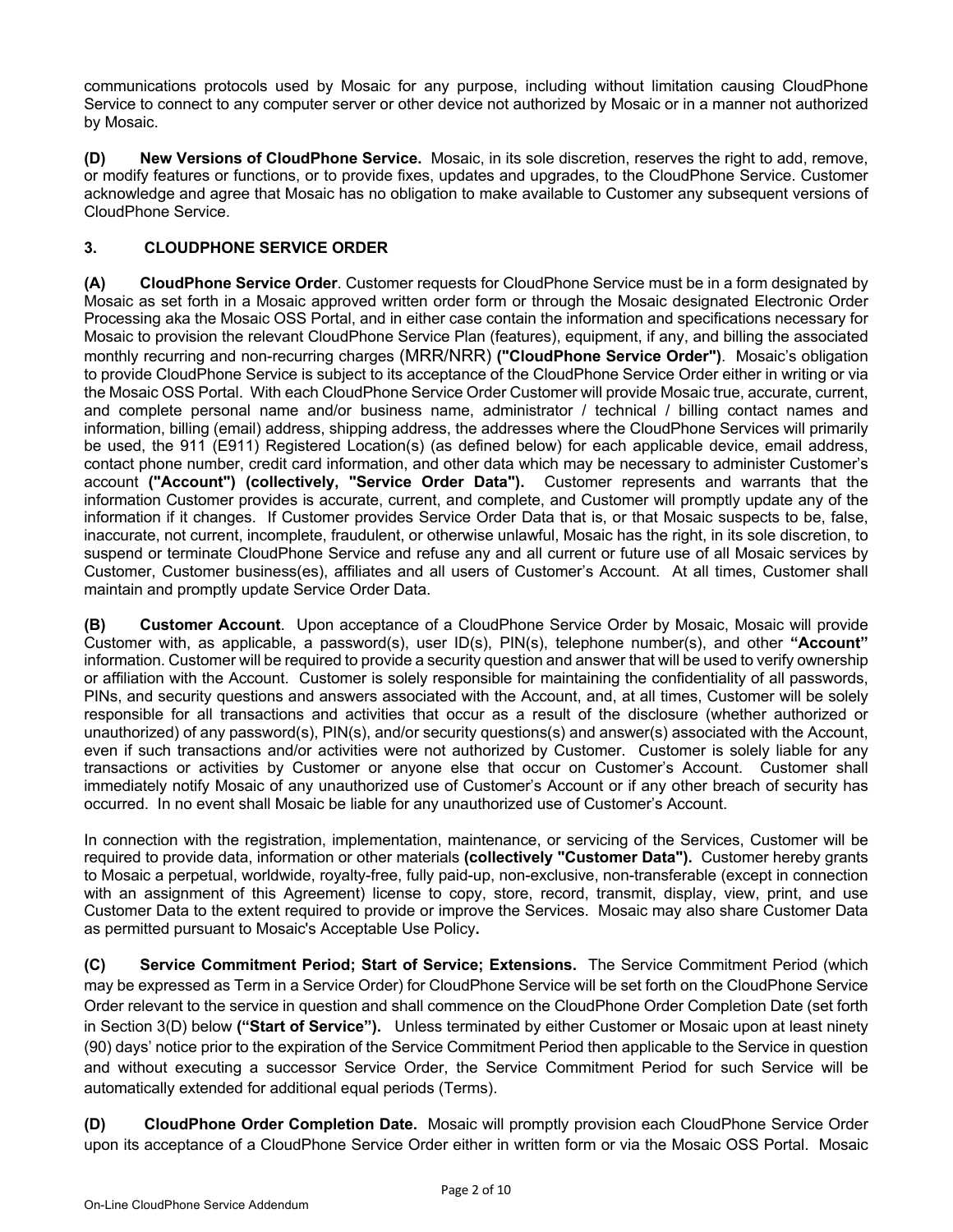will notify Customer electronically via email of the CloudPhone Service Order completion at the Customer web address of the Technical Contact set forth on the applicable CloudPhone Service Order or such other address agreed upon in writing between the parties **("CloudPhone Order Completion Date").**:

**(E) Billing Commencement.** Mosaic's billing for CloudPhone Service shall commence as the CloudPhone Order Completion Date for the CloudPhone Service in question. For the avoidance of doubt, Customer hereby acknowledges and agrees that Mosaic's delivery of a CloudPhone Service and the commencement of billing for that CloudPhone Service may not be declined, delayed or conditioned from and after the CloudPhone Order Completion Date on grounds, including without limitation, whether Customer has procured services from other carriers needed to operate the CloudPhone Service, and regardless of whether Customer is otherwise prepared to accept delivery of ordered CloudPhone Service.

## **4. CLOUDPHONE USE POLICIES**

The following **"Use Policy"** shall apply to CloudPhone Service in addition to other applicable provisions of the Agreement. Customer shall not use the CloudPhone Services for any illegal, fraudulent, improper, or abusive purpose or in any way that interferes with Mosaic's ability to provide high quality Services to other customers, prevents or restricts other customers from using the services, or damages any Mosaic's or other customers' property. If Mosaic finds that Customer is using the Cloud Phone Service for anything other than the permitted uses in this Agreement or for any of the prohibited uses in this Agreement, Mosaic may at its sole discretion terminate Customer Service and charge Customer any applicable fees for the Services used plus damages caused by Customer improper use. Prohibited uses include, but are not limited to:

- a. Behavior that is illegal, obscene, threatening, harassing, defamatory, libelous, deceptive, fraudulent, malicious, infringing, tortious, or invasive of another's privacy.
- b. Sending unsolicited messages or advertisements, including email, voicemail, SMS, or faxes (commercial or otherwise) ("spamming"), or otherwise sending bulk and/or junk email, voice mail, SMS, or faxes.
- c. Harvesting or otherwise collecting information about others, including email addresses, without their consent.
- d. Negligently, recklessly, knowingly, or intentionally transmitting any material that contains viruses, time bombs, trojan horses, worms, malware, spyware, or any other programs that may be harmful or dangerous.
- e. Creating a false Caller ID identity ("ID spoofing") or forged email/SMS address or header, or otherwise attempting to mislead others as to the identity of the sender or the origin of any communication made using the Services.
- f. Transmitting any material that may infringe, misappropriate, or otherwise violate the foreign or domestic intellectual property rights or other rights of third parties.
- g. Violating any U.S. or foreign law regarding the transmission of technical data or software exported through the Services.
- h. Utilizing CloudPhone Service in excess of what, in Mosaic's sole discretion, would be expected of normal business use, including without limitation allowing more than one user to use a single SIP Trunk or using a single SIP Trunk in excess of what would be expected of a single user.
- i. Using CloudPhone Services in any way that interferes with other customers' and third parties' use and enjoyment of Mosaic's service.
- j. Using or employing methods and/or devices that are designed or likely to take advantage of, bypass, exploit, or otherwise avoid the prescriptions of the Agreement.
- k. Using any software or other attribute associated with CloudPhone Services to store patient health information (PHI) on a non-temporary basis (if Customer is a HIPAA-Covered Entity) using any software or other attribute of CloudPhone Services to transmit, receive, or store PHI.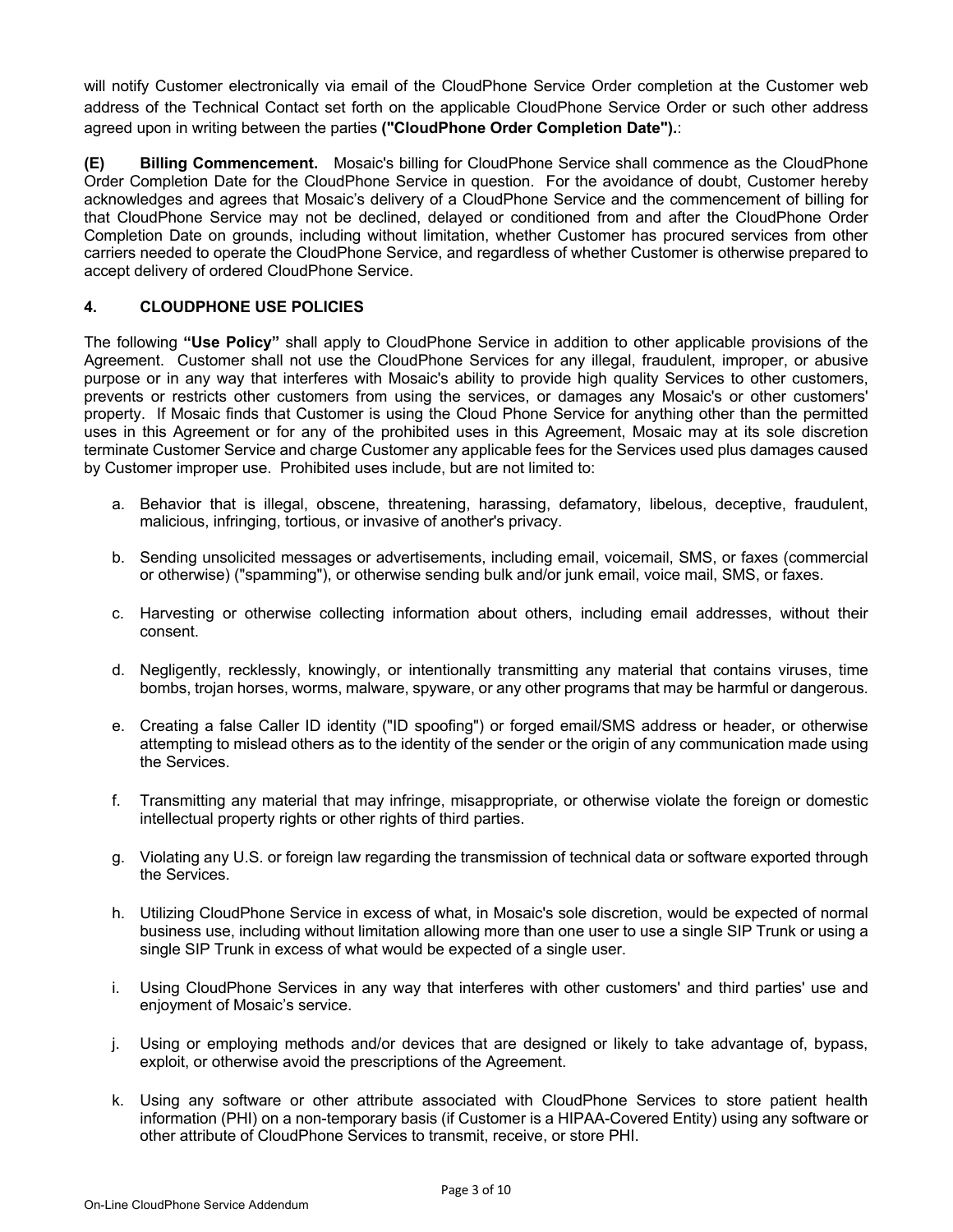- l. Customer further understands and agrees that:
	- i. Customer shall be solely liable for any transmissions sent and data stored through the CloudPhone Service under Customer's Account, including the content of any transmission sent and data stored through the CloudPhone Services under Customer Account.
	- ii. Customer will abide by all applicable Mosaic policies, procedures, and agreements related to the Services.
	- iii. Customer shall not attempt to gain unauthorized access to the services, other accounts, computer systems or networks connected to the CloudPhone Service, through password mining or any other means.
	- iv. Customer use of CloudPhone Service is subject to all applicable local, state, national, and international laws and regulations (including without limitation those governing account collection, export control, consumer protection, unfair competition, anti-discrimination, securities laws, and false advertising).

m. In addition, some of Mosaic's CloudPhone Service Plans are offered on an "unlimited" basis. All unlimited plans are subject to the following additional conditions of use:

- a. May only be used for normal business use.
- ii. Are provided only for dialog between two individuals at one time per SIP Trunk.
- iii. Exclude international calling, which is available for an additional fee.
- Iv Are issued on a "one (1) user per SIP Trunk basis", meaning that only one registered user may be assigned to use the CloudPhone Service for any one SIP Trunk.
- v. Unlimited plans also may not be used for any of the following prohibited uses (which are in addition to the other prohibited uses applicable to all CloudPhone Service).
	- a. Trunking or forwarding Customer Mosaic number to (an)other phone number(s) capable of handling multiple simultaneous calls, or to a private branch exchange (PBX) or a key system.
	- b. Spamming or blasting (e.g., sending one hundred (100) or more bulk and/or junk voicemail or faxes simultaneously).
	- c. Bulk call-in lines (e.g., customer support or sales call centers, "hotlines", 900 numbers, sports-line numbers, etc.).
	- d. Auto-dialing or "predictive" dialing (i.e., non-manual dialing or using a software program or other means to continuously dial or place out-bound calls).

n. In addition, unusually high usage of CloudPhone Service may impair Mosaic's ability to provide high quality service to others and/or indicate unauthorized use of the CloudPhone Service, in which case Mosaic may suspend or terminate Customer's Account or, upon prior notice, convert Customer Account to a metered calling plan that charges significantly higher usage rates.

o. The transmission of unsolicited calls, using CloudPhone Service for broadcasting, and/or transmitting unsolicited fax advertisements is illegal under federal law, including the Federal Telephone Consumer Protection Act of 1991 (http://www.fcc.gov/document/telephone-consumer-protection-act-1991), and under other of similar state laws. Distribution of unsolicited voicemail, broadcast, and fax advertisements through the CloudPhone Service is prohibited. Customer shall not use the CloudPhone Service to send or transmit any unsolicited communications or advertisements and understands that, if Customer does, Mosaic may immediately terminate Customer's right to use CloudPhone Services without liability of any kind on the part of Mosaic.

p. Mosaic reserves the right to add to, modify or amend this Use Policy at any time for any reason at its sole discretion.

## **5. EQUIPMENT**

Customer agrees to pay all shipping and handling charges related to any hardware / equipment provided by Mosaic. Customer is responsible for all return shipping charges for any leased hardware / equipment returned to Mosaic for any reason, including situations in which hardware is covered under warranty. If Customer has purchased any hardware from Mosaic or Mosaic has otherwise provided Customer with any hardware and Customer's Account is terminated for any reason Customer hereby authorize Mosaic to immediately bill Customer (including Customer's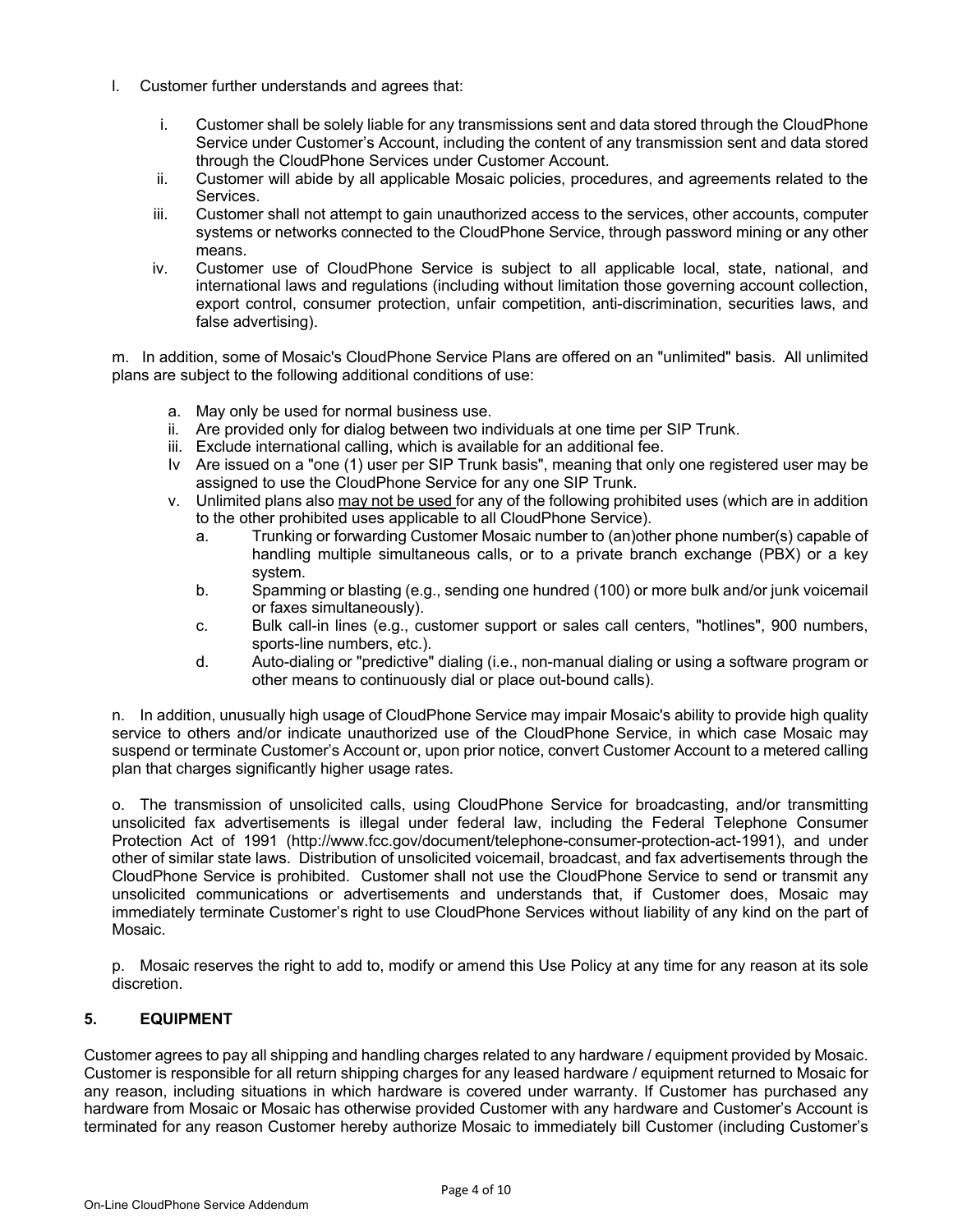credit card if provided) the appropriate equipment charge or purchase price set forth on the applicable CloudPhone Service Order.

Upon termination or cancellation of CloudPhone Service, all leased hardware / equipment must be promptly returned to Mosaic, fully functional, include all components, manuals, peripheral devices, and all other accessories that were originally shipped with the hardware / equipment. Mosaic may charge Customer an additional fee equal to the greater of the current available manufacturer list price or thirty dollars (\$30) for each missing item or for each item that Mosaic determines is damaged or not in good working condition.

Before returning any hardware that has data in its memory, please transfer all files Customer wishes to retain to another file source. Once the hardware is returned, Customer files cannot be recovered and Customer release us of any liability for any lost, damaged, or destroyed files, data, or other information.

### **6. RECORDING CONVERSATIONS**

Certain Mosaic Services provide a function that allows Customer to record individual telephone conversations. The laws regarding the notice, notification, and consent requirements for recording conversations vary from state to state. In some states, Customer are required to obtain consent from all parties to a record a conversation. Customer is solely responsible for complying with all federal, state, and local laws in any relevant jurisdiction when using this feature. Mosaic expressly disclaims all liability with respect to Customer recording of telephone conversations. Customer hereby agree to fully, finally, and forever release, discharge, hold harmless, and fully indemnify Mosaic from and against any damages or liabilities of any kind related to Customer recording of any telephone conversations using the Services.

## **7. SERVICE CHANGES**

Customer understands and agrees that Mosaic may make upgrades or changes to the Services which will not materially diminish the functionality of the Services without prior notice to Customer. In the event that a change to the Services would, in Mosaic's reasonable discretion and judgment, permanently and materially diminish or impair the functionality of the Services **(a "Change"),** Mosaic shall provide Customer with written notice of such Change at least sixty (60) days prior to the date the Change will take effect. If the Change is unacceptable to Customer, Customer may terminate the Services without penalty by providing Mosaic written notification. Any use of the Services after the effective date of Change will be deemed Customer acceptance of the Change.

#### **8. 911 AND OTHER SERVICE**

**(A)** CUSTOMER UNDERSTAND THAT CP 911 SERVICE (described below) IS ONLY PROVIDED BY IP DESK PHONES AND THE CALL CONTROLLER OR 911-ENABLED SOFTPHONES FOR WHICH CP 911 SERVICE IS SUPPORTED. IF CUSTOMER SUBSCRIBES TO OTHER MOSAIC SOFTWARE APPLICATIONS OR SERVICES (OR CUSTOMER SOFTPHONE DOES NOT PROVIDE E911), CUSTOMER MUST MAKE ALTERNATIVE ARRANGEMENTS TO PLACE 911 CALLS, SUCH AS USING A TRADITIONAL WIRELINE OR CELLULAR TELEPHONE, AND CUSTOMER SHOULD NOT RELY ON MOSAIC TO CALL 911.

CUSTOMER UNDERSTAND THAT THE MOSAIC MOBILE APPLICATION USES CUSTOMER DEVICE'S DIALER AND CELLULAR TELEPHONE SERVICE TO MAKE 911 CALLS. IF CUSTOMER DEVICE DOES NOT HAVE CELLULAR TELEPHONE SERVICE, CUSTOMER WILL NOT BE ABLE TO CALL 911 FROM THE MOSAIC MOBILE APPLICATION.

**(B) CP 911 Service Limitations.** CloudPhone 911 Service **("CP 911 Service")** operates in a VoIP environment and operates differently than traditional 911 service. Mosaic is required by the FCC to advise Customer of the circumstances under which CP 911 Service may not be available or may be in some way limited by comparison to traditional 911 service. Such circumstances include:

**i. Internet Connection Failure**. If the connection to the wired broadband Internet over which Customer Mosaic CloudPhone Service is provided is interrupted, Customer would not have access to Mosaic CloudPhone Service during that interruption and, therefore, will not have access to CP 911 Service during that interruption.

**ii. Power Failure.** Unless Customer has a backup system to power Customer wired broadband internet connection and any equipment (PC with softphone, IP phone, ATA with traditional phone) that Customer uses to access CloudPhone Service, Customer will not have phone service or CP 911 Service during any power outage.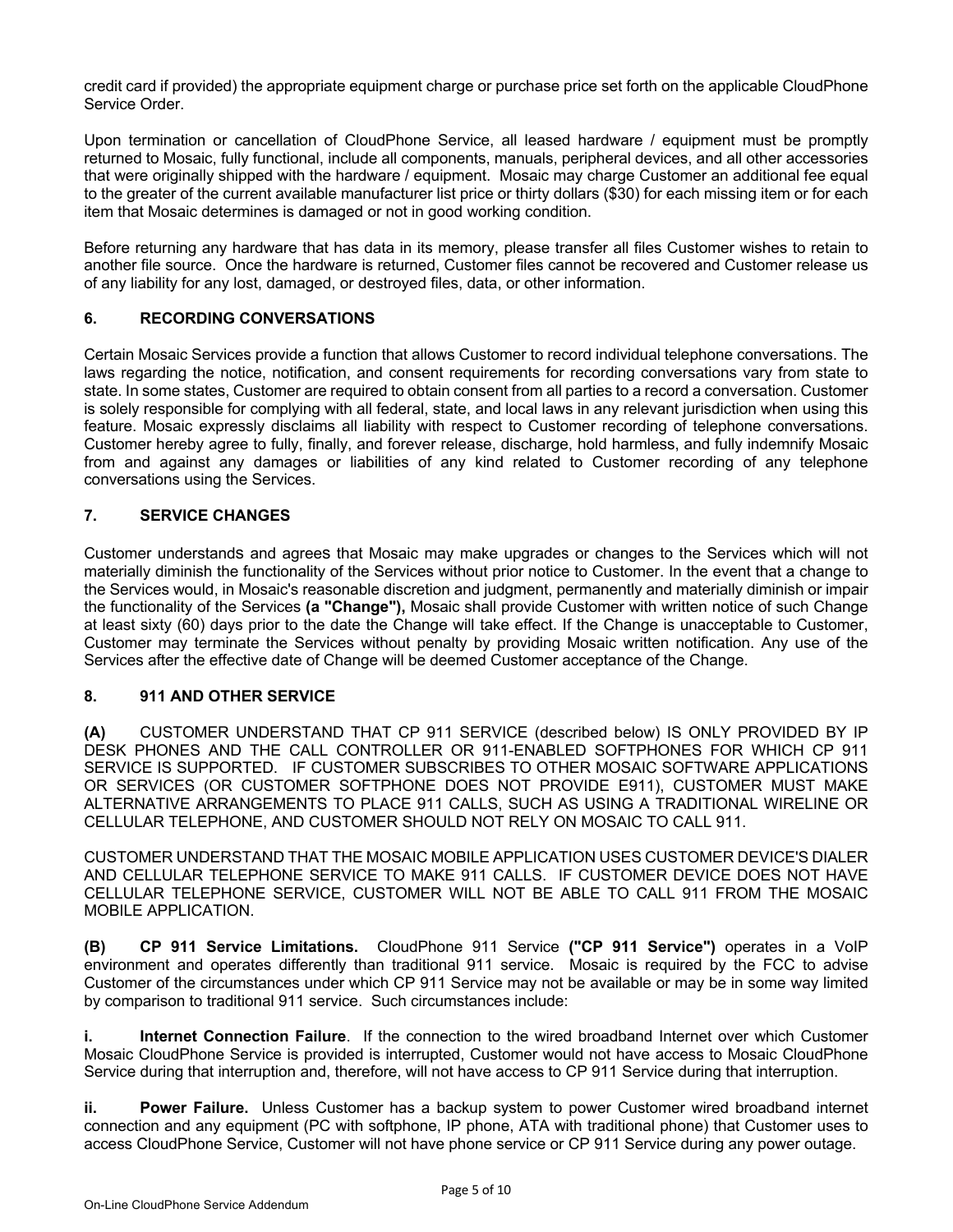**iii. Number Flexibility & Service Portability**. Traditional 911 service automatically sends Customer 911 call to the appropriate local emergency responder, or Public Safety Answering Point **("PSAP"),** based on Customer telephone number. Traditional Enhanced 911 service (also known as E911) automatically sends Customer 911 call to the appropriate PSAP along with Customer registered address and telephone number. Because CloudPhone Service allows Customer to obtain a telephone number that does not correspond to Customer geographic location (for example, Customer may obtain a Mosaic SIP Trunk with a California area code even if Customer does not have a California address) and allows Customer to use CP 911 Service anywhere Customer has wired broadband Internet, the CP 911 Service functions differently than traditional 911 service in certain respects:

Because Customer address does not necessarily correspond with Customer telephone number, Customer must provide Mosaic with the street address(es) where Customer will be using CloudPhone Service **("Registered Location(s)")** as a part of the CloudPhone Service Order process. Customer must provide a Registered Location for each SIP Trunk Customer uses from Mosaic (e.g., if Customer subscribes to Mosaic's CloudPhone Service Basic Plan with three SIP Trunks, Customer must provide a Registered Location for each of the three SIP Trunks)

If Customer relocates any equipment (PC with softphone, IP phone, or ATA with traditional phone) that Customer uses to access the CloudPhone Service, Customer must update Customer Registered Location(s). If Customer does not update Customer Registered Location(s), any CP 911 Service calls Customer makes using the CloudPhone Service will be routed based on Customer previously provided Registered Location and, therefore, may not be routed to the appropriate PSAP for Customer's new location.

In addition, because the CloudPhone Service will, where possible, automatically transmit Customer Registered Location(s) to the PSAP, Customer must update Customer Registered Location(s) to ensure that the CloudPhone Service transmits accurate location information to the PSAP. Customer may update Customer Registered Locations by logging on to Customer Account settings page or calling customer support at  $866-724-2605$ . For purposes of 911 Dialing, Customer may only register one Registered Location for each SIP Trunk.

Once Customer notifies Mosaic of a change in a Customer Registered Location, there may be a delay in making the new Registered Location available to properly route 911 calls and advise PSAPs of Customer's new Registered Location.

In some parts of the country where direct routing to PSAPs is not available for CP 911 Service, the CP 911 Service will route Customer call to the National Emergency Call Center where trained agents will ask for the name, location, and telephone number of the person calling 911 and will contact the appropriate PSAP to send help. The call center will not automatically receive Customer address and telephone number. In these situations, public safety response times may be delayed. Regardless of what address(es) Customer registers, in some circumstances, such as unavailability of direct routing to PSAPs or the use of portable devices to access the CloudPhone Service, emergency calls will be routed to the National Emergency Call Center. As a result, there may be an additional delay before emergency services arrive.

Customer agrees to provide true, accurate, current, and complete Registered Location information to Mosaic as part of the CloudPhone Service initiation process and to update as soon as possible Customer Registered Locations with true, accurate, current, and complete information whenever Customer uses CloudPhone Service from a new location. If Customer provides Registered Location information that is, or that Mosaic suspects to be, false, inaccurate, not current, or incomplete, Mosaic has the right to suspend or terminate the CloudPhone Services and refuse any and all current or future use of all services, or any portion thereof.

**(C) Notify All Users of 911 Limitations.** Customer should inform all persons who may be present at the physical location where Customer utilizes CloudPhone Service that CP 911 Service calling may not be available or may be in some way limited in comparison to traditional 911 service

**(D) Disclaimer of 911 Liability. Mosaic disclaims all responsibility for the conduct of PSAPs, the National Emergency Call Center, and all other third parties involved in the provision of emergency response services**. Customer acknowledges and agrees to absolve Mosaic of such responsibility in recognition that Mosaic does not have any control over PSAPs, the National Emergency Call Center, or other third parties. Mosaic is, therefore, not responsible for whether they answer 911 calls made using the CloudPhone Service, how they answer these calls, or how they handle or respond to these calls. Mosaic relies on third parties to assist it in the provision of 911 services and disclaims any and all liability for acts or omissions by third parties in the provision of Mosaic's CP 911 Service.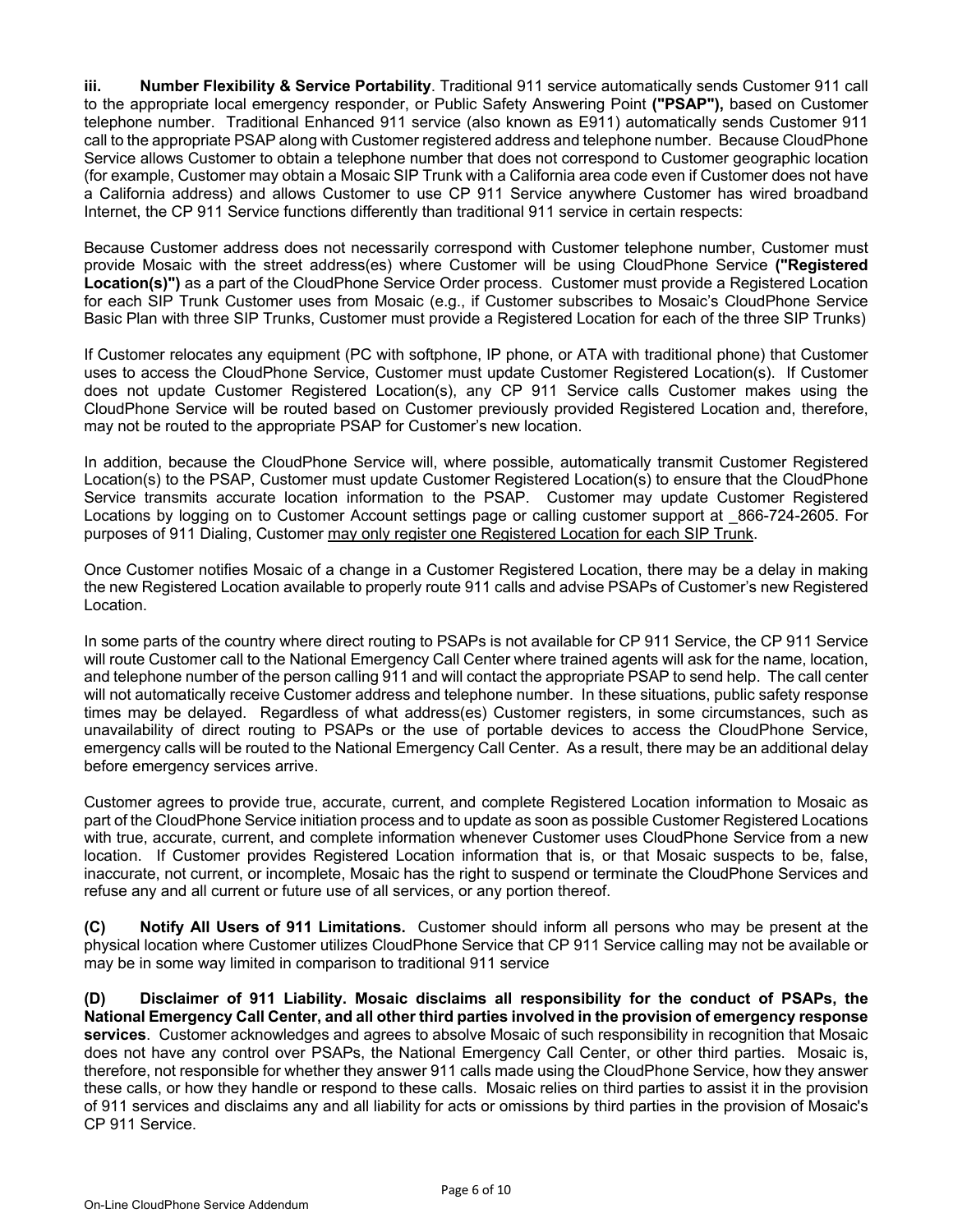**(E) Operator Assisted Calling, 311, 511, and other X11 Calling.** CloudPhone Service does not support 0+ or operator assisted calling (including, without limitation, collect calls, third party billing calls, 900, or calling card calls). CloudPhone Service may not support 311, 411, 511, and/or other X11 calling (other than 911 and 711 as specified in this CloudPhone Addendum) in one or more service areas.

**(F) 711 Calling.** CloudPhone Service allows Customer to dial 711 to reach Telecommunications Relay Services **("TRS").** TRS enables persons with hearing or speech disabilities to access the public telephone system and communicate with voice telephone users through a communications assistant at a TRS relay center. Because the CloudPhone Service allows Customer to use a phone number that may not reflect Customer geographic location, 711 calls made using the CloudPhone Service may not be routed to the appropriate TRS center for Customer geographic location.

## **9. DIRECTORY LISTING SERVICE**

Mosaic offers a directory assistance listing service **("Directory Assistance Listing")** associated with Customer assigned toll free and/or local number Account, for which the following additional terms shall apply. By subscribing to Directory Assistance Listing, Mosaic will share certain information about Customer Account with third-parties as reasonably necessary to provide phone directory assistance **("Listing Information").** This information may include, without limitation, Customer company name, address, and phone numbers. This information will be published in, and made publicly-available through, third-party directory assistance listing services, to be selected by Mosaic or third-party service providers in their sole discretion. Customer hereby permits and grants Mosaic a worldwide, irrevocable, non-exclusive, royalty-free, fully paid-up license to use and disclose Customer Account information for these purposes. Customer further acknowledge that by subscribing to Directory Assistance Listing, Customer Listing Information may enter the public domain and that Mosaic cannot control third parties' use of such information obtained through Directory Assistance Listing. Customer represents and warrants that the information provided in Customer Account, including without limitation Customer company name and address, are true and accurate, and shall remain true and accurate (whether by updating such information or otherwise), at all times that Customer use CloudPhone Service.

Customer may opt out of Directory Assistance Listing at any time. Customer acknowledge, however, that Mosaic may not be able to have Customer Listing Information removed from some or all third-party directory assistance listing services that have already received Customer information. Customer agrees that Mosaic is under no obligation to have Customer Listing Information removed from any third-party directory assistance listing service already in receipt of such information.

Mosaic bears no responsibility or liability for any cost, damages, liabilities, or inconvenience caused by calls made to Customer telephone number; materials sent to Customer; inaccuracies, errors, or omissions with Listing Information; or any other use of such information. For the avoidance of doubt, Mosaic shall not be liable to Customer for any use by third parties of Customer Listing Information obtained through Directory Assistance Listing, including without limitation the use of such information after Customer have opted out of Directory Assistance Listing.

# **10. PORTING**

**(A) Porting Service.** As an additional component of CloudPhone Service Mosaic will provide local number portability where available to Mosaic. Customer agrees and understands, however, that when Mosaic is unable to port numbers assigned to Customer (e.g. technical improbability, regulatory issues or due to agreements with underlying providers), any such numbers shall remain with Mosaic. Mosaic will provide in-bound (porting in) and out-bound (porting out) number porting service associated with CloudPhone Service **("Porting Service")** on behalf of Customer where available in accordance with applicable regulatory rules, decisions, implementing procedures, and applicable law. Both Mosaic and Customer will comply with all applicable rules, regulations and orders, including but not limited to all Federal Communications Commission **("FCC")** and state public utility commission rules regarding Porting Service. Prior to, or contemporaneously with each Porting Service request by Customer, Customer shall submit a valid Letter of Authorization **("LOA")** on a form acceptable to Mosaic. Mosaic will not activate an end-user's services without a valid LOA and end-user bill, if applicable, and reserves the right to reject any proposed end-user without such an LOA or if Mosaic reasonably believes the LOA is not validly obtained. Upon receipt of a request from a third-party for porting out a number provided hereunder to Customer to another carrier, Mosaic may port such number as requested and Mosaic shall have no liability to Customer for the porting out of such number. For Porting Service, in addition to any other charges applicable under the Agreement, Customer will pay a one-time per-number charge in accordance with the applicable CloudPhone Service Order.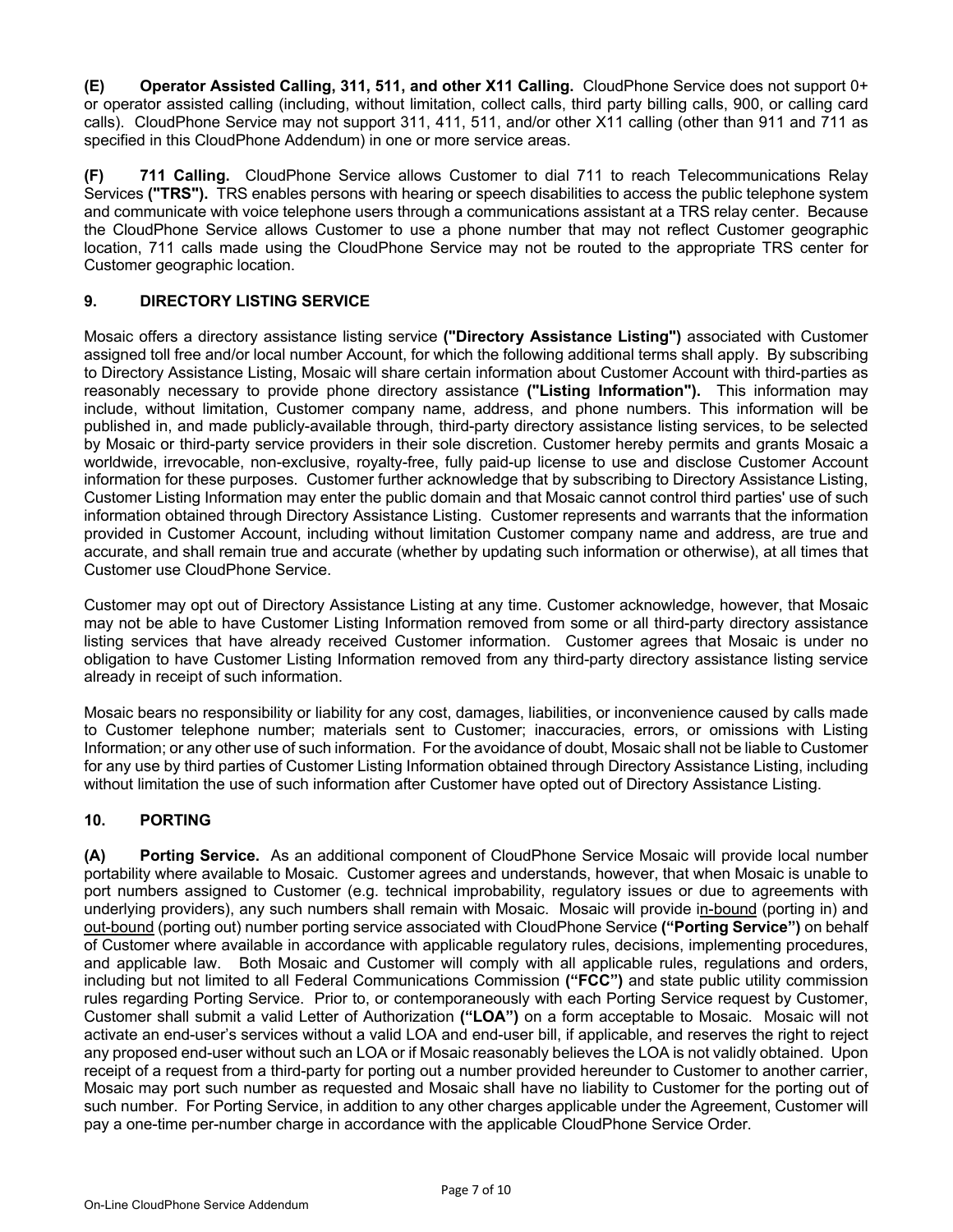**(B) Porting Service Issues.** If any claims related to Mosaic's Porting Service are brought against Customer or Mosaic, then in addition to Mosaic's right to assess Porting Service charges and to terminate the Agreement for breach, Mosaic may suspend all order processing and the CloudPhone Service until the claim is resolved. Furthermore, if Mosaic, in its sole judgment, has reason to believe that the authenticity or validity of any LOA or group of LOAs is in question, Customer shall, upon request, provide within a reasonable period of time, any further documentation Mosaic deems necessary to establish the validity of such LOA or LOAs to its satisfaction. Customer shall defend and indemnify Mosaic against any and all claims related to the Porting Services, including without limitation, any end-user, LEC or regulatory agency claims (including all "slamming claims"), arising from or related to Customer's use or failure to use adequate means of verification or provide valid LOAs. Customer shall pay Mosaic an amount equal to such charges within three (3) business days of receipt of written notice of the assessment of such charges on Mosaic.

## **11. DISCONNECTION OF SERVICE.**

**(A) Cancellation / Disconnection of CloudPhone Service**. **(I)** Prior to Start of Service Customer may cancel any of the CloudPhone Service(s) if Customer provides written notification thereof to Mosaic in advance of the Start of Service Date. In such event, Customer shall pay Mosaic all non-recurring charges for such CloudPhone Service(s), plus a cancellation charge equal to fifty percent (50%) of the monthly recurring charges for the affected CloudPhone Service(s) multiplied by the number of months in the Service Commitment Period applicable thereto. **(ii)** Following Start of Service and prior to expiration of the Service Commitment Period relevant to the CloudPhone Service(s) in question, Customer may disconnect / cancel any of the CloudPhone Service(s) if Customer provides written notification thereof to Mosaic at least thirty (30) days in advance of the effective date of disconnection cancellation. In such event or in the event CloudPhone Service is terminated by Mosaic in accordance with Section 13(C), Customer shall pay Mosaic all charges for such CloudPhone Service(s) provided through the effective date of such disconnection / cancellation, plus a disconnection / cancellation charge equal to one hundred percent (100%) of the monthly recurring charges for the affected CloudPhone Service(s) for the unexpired portion of the Service Commitment Period applicable thereto.

**(B) Liquidation.** The parties agree that Mosaic's damages in the event of disconnected / cancelled CloudPhone Service(s) shall be difficult if not impossible to ascertain. Therefore, the provision for the charges in this Section 11 in the event of disconnection / cancellation of CloudPhone Service(s) is intended to establish reasonable and anticipated charges and expenses (liquidated damages) that will be incurred by Mosaic and payable by Customer, and is not intended as a penalty.

## **12. CHARGES AND PAYMENT TERMS FOR CLOUDPHONE SERVICE.**

**(A) Payments and Invoicing.** Customer shall pay all fees and charges due for CloudPhone Service in accordance with the **"CP SFC Schedule"** (defined below). All charges are set forth in US dollars and are exclusive of any "Additional Charges" (as defined below). Unless otherwise specified by the parties in writing, Mosaic will invoice Customer for CloudPhone Service via email to the to the Customer web address set forth on the initial CloudPhone Service Order hereunder. Unless otherwise agreed by Mosaic in writing, Customer shall only maintain one (1) email address for invoicing of Service hereunder.

Customer shall make payment to Mosaic in US currency at the address indicated on Mosaic invoices to Customer.

**(B) CloudPhone Service / Charges and Customer Responsibility.** CloudPhone Service, features and charges are set forth in the applicable Service Order for CloudPhone Service accepted by Mosaic **(hereafter "CP SFC Schedule")**. The CP SFC Schedule provides for charges as monthly recurring (MRR), non-recurring (NRR) and per minute (CPM).

CloudPhone Service charges are subject to change at Mosaic's sole discretion and upon ten (10) days' notice to Customer, provided however, that the recurring charges applicable to individual existing CloudPhone number(s) on a per TN basis will remain as established as of the Start of Service date for the existing CloudPhone number(s) and not subject to change during the Service Commitment Period therefor exclusive of any automatic extension period provided under Section 3(C) above.

Because standard CloudPhone Service is not designed for international calling or calling to excluded area codes and territories specified in the applicable CP SFC Schedule, **(collectively, "Excluded Area Calling")** without Mosaic's prior authorization and designation of applicable calling charges, Customer must first obtain such calling capability from Mosaic subject to per minute charges (CPM) established in writing by Mosaic. In the event Excluded Area Calling is completed without Mosaic's prior approval and execution of a corresponding Mosaic approved rate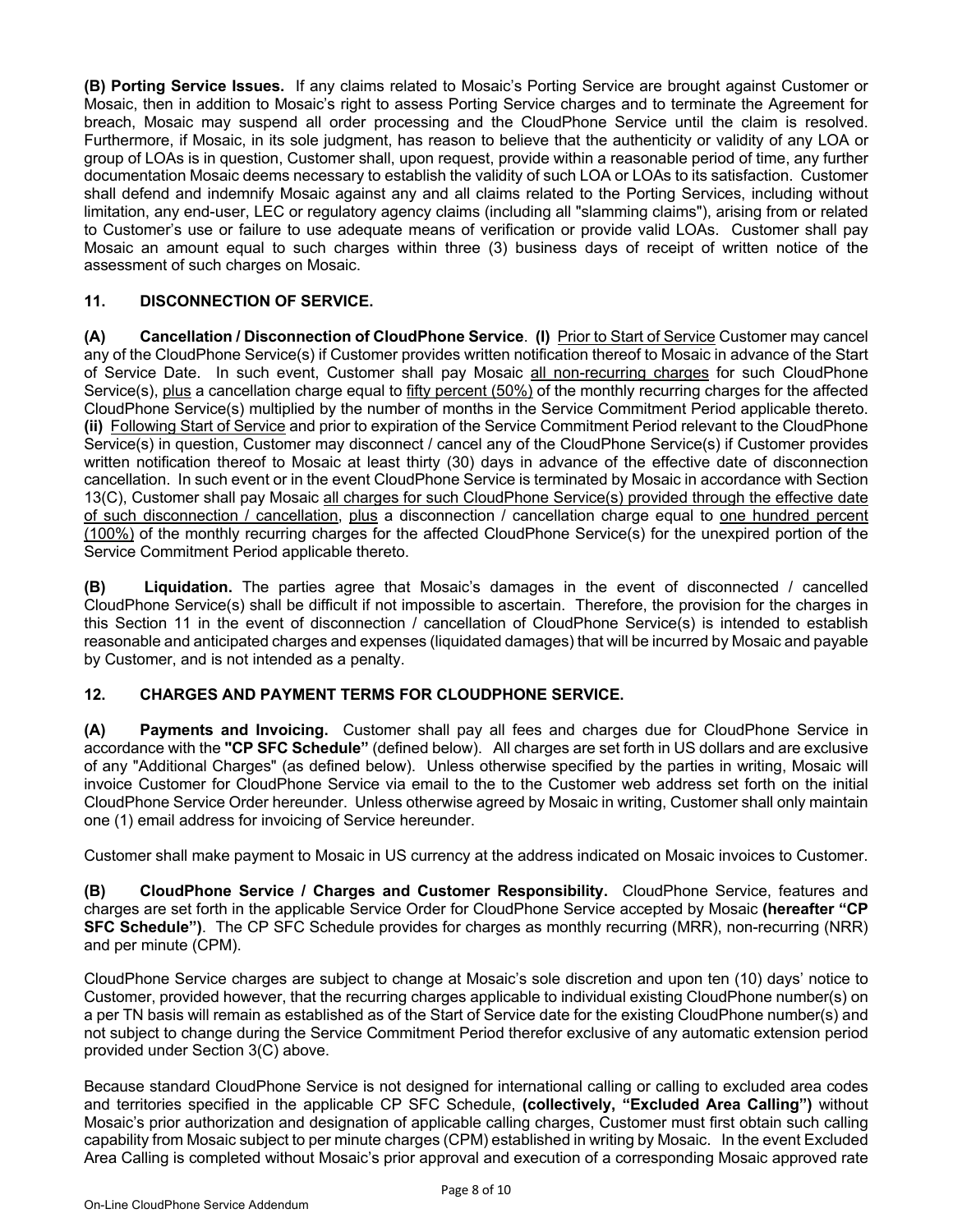plan / deck, Customer will pay Mosaic for any such minutes carried by Mosaic at a rate specified by Mosaic provided such rate is not charged at a price higher than the highest priced calling plan which includes the location(s) in question then published by a subsidiary of AT&T, Inc. (or any successor thereto). **In any event, Customer understands that Customer is liable to pay Mosaic for all calling usage on Customer's account, and Customer bears the risk of any fraudulent use or access to Customer's account resulting in any international, domestic and/or Excluded Area Calling usage.**

**(C) Invoice Due Date.** Subject to any terms required by Mosaic pursuant to the Credit provisions of the MSA, following Start of Service, payment for (a) all prorated monthly recurring charges and non-recurring charges (including applicable MACD Additional Charges); and (ii) monthly recurring charges for the first full month CloudPhone Service to be provided plus one (1) month in advance shall be due and payable on or before thirty (30) days after the date of Mosaic's invoice to Customer **("First Invoice Due Date")**. Thereafter, the monthly recurring fees and charges (including applicable Additional Charges and previously unbilled non-recurring charges) for CloudPhone Service will be invoiced one (1) month in advance of the month in which such CloudPhone Service is to be provided and will be due and payable on or before thirty (30) days after the date of Mosaic's invoice to Customer **("Future Invoice Due Date")**. The First Invoice Due Date and the Future Invoice Due Date shall be collectively referred to as the **"Due Date."** Metered Usage and MACD charges, if any, associated with CloudPhone Service will be invoiced in arrears and will be payable in the same manner as non-recurring charges. In the event Customer fails to pay Mosaic's invoice in full on or before the Due Date, Customer shall also pay a late fee in the amount of the lesser of one and one half percent (1.5%) of the unpaid balance per month or the maximum lawful rate under applicable state law.

**(D) Additional Charges / Exemption.** All fees and charges are exclusive of any applicable federal, state or local use, excise, gross receipts, sales and privilege taxes, duties, fees (including franchise fees or fees incurred by Mosaic on behalf of Customer from third party providers for maintenance issues resolved or identified on Customer facilities) or similar liabilities (other than general income or property taxes), whether charged to or against Mosaic or Customer because of the CloudPhone Service(s) or maintenance issues resolved or identified on Customer facilities and charged to Mosaic on behalf of Customer **("Additional Charges")**. Customer shall pay Additional Charges by the Due Date in addition to all other fees and charges provided for herein. To the extent Customer claims an exemption from Additional Charges (e.g., sales tax) Customer must provide a valid exemption certificate to Mosaic. Customer will remain liable for payment of all Additional Charges (e.g., sales tax) for all periods prior to Customer providing Mosaic with an appropriate exemption certificate.

**(E) Disputed Invoices.** If Customer reasonably disputes any portion of a Mosaic invoice for CloudPhone Service, Customer must pay the undisputed portion of the invoice and submit written notice of the claim (with sufficient detail of the nature of the claim, the amount and invoices in dispute and information necessary to identify the affected SMS Service for the disputed amount. All invoice disputes will be submitted by Customer to the following Mosaic email address: **billing@mosaicnetworx.com ("Dispute Resolution Address").** All disputes must be submitted to Mosaic via the Dispute Resolution Address within sixty (60) days from the date of the invoice for those CloudPhone Services. Customer waives the right to dispute any charges not disputed within such sixty (60) day period. In the event that the dispute is resolved against Customer, Customer shall pay such amounts plus interest at the rate referenced in Section 12(C).

**(F) Failure to Pay / Suspension of Service.** In the event all undisputed fees and charges due pursuant to Mosaic's invoices for CloudPhone Service are not paid in full by the Due Date, Mosaic may, after giving Customer at least five (5) days prior notice and opportunity to pay such charges within such 5-day period **("Suspension Notice"),** suspend all or any portion of the applicable Services to Customer until such time (designated by Mosaic in its Suspension Notice) as Customer has paid in full all undisputed fees and charges then due to Mosaic, including any late fees and Additional Charges. Mosaic shall re-institute the applicable services to Customer only when Customer provides Mosaic with satisfactory assurance of Customer's ability to pay for such Services (i.e., a deposit, letter of credit or other means) and Customer's advance payment of the cost of re-instituting such services. If Customer fails to make the required payment by the date set forth in the Suspension Notice, Customer will be deemed to have canceled / disconnected (as the case may be) all services under this CloudPhone Service Addendum as of the date set forth in the Suspension Notice.

## **13. TERM / TERMINATION.**

**(A) Term.** The **"Term"** of this CloudPhone Service Addendum will commence as of the CloudPhone Service Addendum Effective Date (described above) and shall continue in full force and effect for a period which will be the